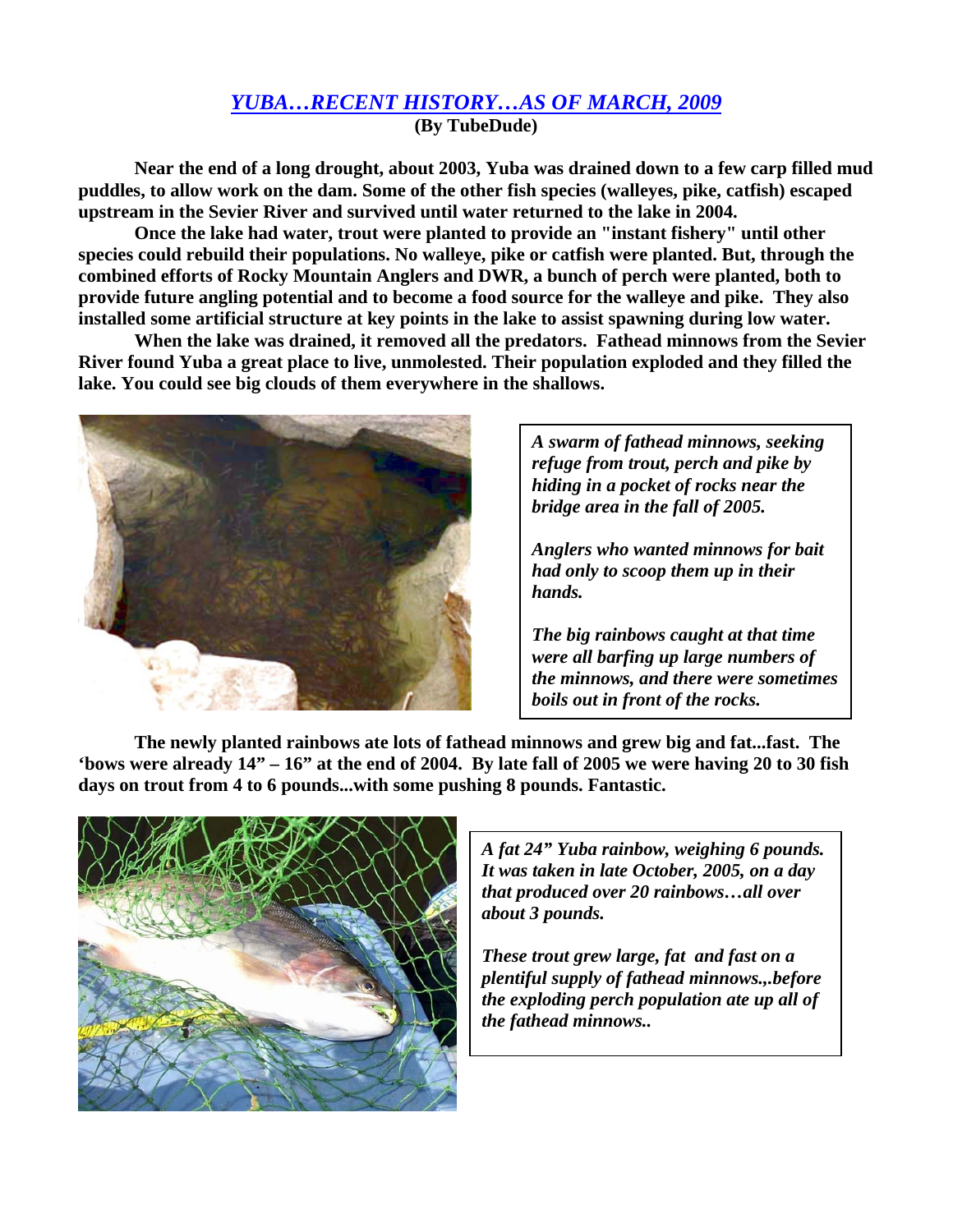**In the fall of '05 we were also catching lots of small pike...in the 16" to 20" range. Evidently a few big spawners had survived in the river and had done their thing in the spring of 2004. These were two year old fish. A few perch were showing up too, especially for folks fishing for trout near the bridge. Schools of fathead minnows were everywhere and the perch and trout were glutting. The small pike were in the same area, feeding on fatheads and small perch. They were hitting the lures being fished for rainbows. There were no walleyes showing up for anglers yet.** 



*18" northern pike taken on a spinner being fished for trout in the fall of 2005. Many anglers chucking lures for trout along the rocks near the dam were surprised when they also caught these mini water wolves.* 



*A large "holdover" walleye taken in the DWR survey nets in the early part of 2006.* 

*Large spawners like this produce many eggs, but there seems to be poor recruitment due to heavy predation on the young by perch and on older walleyes by the northern pike.* 

**In the spring of 2006, a few walleyes showed up in the DWR netting survey. A few were big walleyes…holdover fish from the big drain. There were also a surprising number of perch. And, anglers fishing for trout were now catching smaller trout and more perch. In fact, trout fishermen complained that perch were becoming pesky. Anglers trolling at mid depth over deep water were having 7 inch perch hit their trout gear.** 

**By late summer of 2006, the perch were everywhere around the lake, and there were fewer and smaller trout. The fathead minnows were also disappearing and were hard to find anywhere. The exploding perch population was apparently sucking up the last remaining fatheads and the trout were having a tough time making a living. In October and November, when there had been a great run of BIG trout the year before, about the largest 'bows caught might be 17" to 18"…and they were skinny and covered in anchor worms.**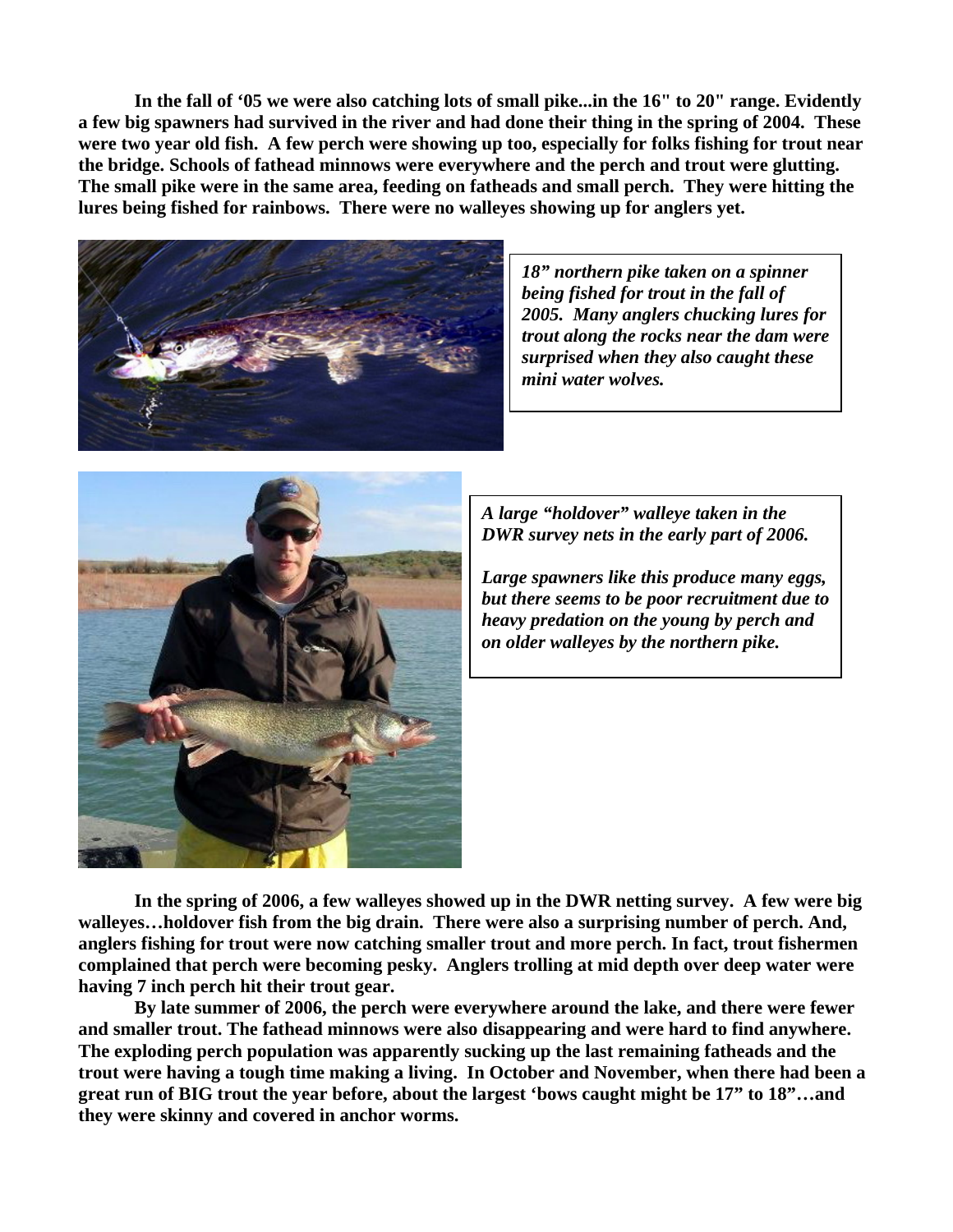

*Rainbows caught in 2006 were much smaller on average than the big fish caught the year before. That fall they were shorter, thinner and many had anchor worms on them. This fish was larger than average in 2006. It also had anchor worms, but most were on the other side of the fish and this side was more photogenic.* 

**On one exploratory trips in September 2006, prior to the RAC meeting at which it was lobbied to get perch fishing opened a year earlier than scheduled, over 200 perch were caught in only a couple of hours. And, to put a punctuation mark on it, some perch had been feasting on the latest planting of trout fingerlings (see pics). So, first the perch ate all of the trout's food (fathead minnows), then they ate the baby trout. DWR declined to open Yuba for perch until 2008.** 



*This is a 10" perch that spit up a 4" trout when caught in September, 2006.* 

*It is suspected that a high percentage of all trout fry planted since 2005 have merely gone to feed the predators in Yuba.* 

**In the meantime, the carp population has exploded too. Bazillions of those ugly buggers and they are actively competing with perch and walleyes for the available forage (baby perch).** 



*Yuba is overrun with carp. Many are about this size and they compete aggressively with perch and walleyes for the baby perch upon which all the lower end predators must rely for food.* 

*This carp hit a 3" plastic twister being fished for perch or walleye. They hit all kinds of lures and are not just herbivores in Yuba.*